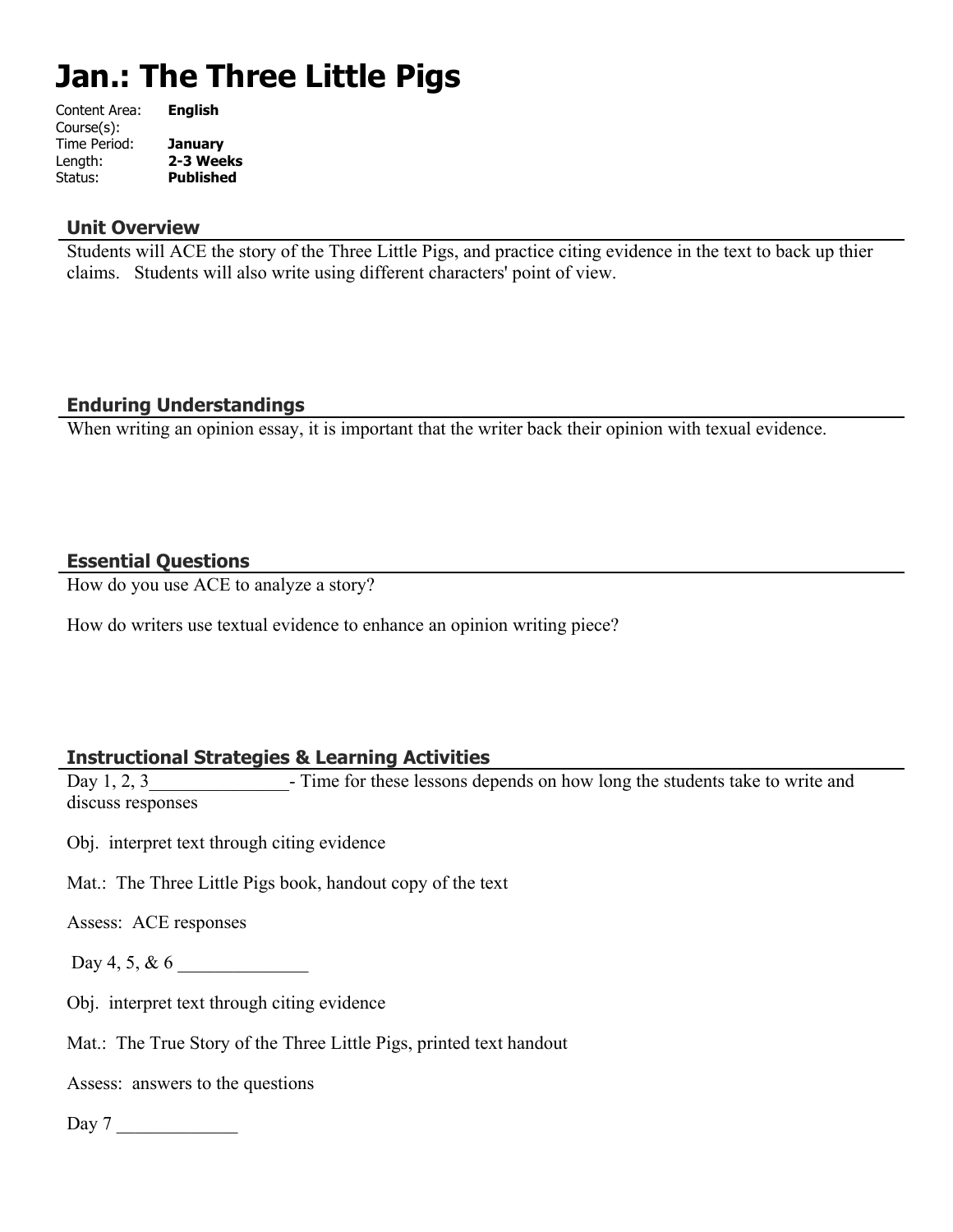Obj.: answer multiple choice and open ended questions using the text

Mat.: The True Story of the Three Little Pigs question handout

Assess: answers

Day 8 \_\_\_\_\_\_\_\_\_\_\_\_\_\_\_\_\_\_ - Day 9 – share essays

Obj.: type an essay using a prompt

Mat.:

Assess: completed essay

Day 10 - 12 - Point of view lesson - \*\* come with chrome books\*\*

Obj. analyze sequence of events and character traits to construct an essay from a different point of view

Mat.: Beauty and the Beast story – from both perspectives (Beauty is from youtube); Jeremy's Big Catch essay and prompt, events graphic organizer; chrome books

## **Integration of Career Readiness, Life Literacies and Key Skills**

Students meet these standards by analyzing other points of view and then being able to communicate effectively.

| TECH.9.4.5.CT.4 | Apply critical thinking and problem-solving strategies to different types of problems such<br>as personal, academic, community and global (e.g., 6.1.5.CivicsCM.3).                               |
|-----------------|---------------------------------------------------------------------------------------------------------------------------------------------------------------------------------------------------|
|                 | Curiosity and a willingness to try new ideas (intellectual risk-taking) contributes to the<br>development of creativity and innovation skills.                                                    |
|                 | The ability to solve problems effectively begins with gathering data, seeking resources,<br>and applying critical thinking skills.                                                                |
| WRK.9.2.5.CAP.1 | Evaluate personal likes and dislikes and identify careers that might be suited to personal<br>likes.                                                                                              |
| TECH.9.4.5.Cl.3 | Participate in a brainstorming session with individuals with diverse perspectives to expand<br>one's thinking about a topic of curiosity (e.g., 8.2.5.ED.2, 1.5.5.CR1a).                          |
| TECH.9.4.5.Cl.4 | Research the development process of a product and identify the role of failure as a part of<br>the creative process (e.g., $W.4.7$ , 8.2.5.ED.6).                                                 |
| WRK.9.2.5.CAP.2 | Identify how you might like to earn an income.                                                                                                                                                    |
| WRK.9.2.5.CAP.3 | Identify qualifications needed to pursue traditional and non-traditional careers and<br>occupations.                                                                                              |
|                 | Collaboration with individuals with diverse perspectives can result in new ways of thinking<br>and/or innovative solutions.                                                                       |
| WRK.9.2.5.CAP.4 | Explain the reasons why some jobs and careers require specific training, skills, and<br>certification (e.g., life guards, child care, medicine, education) and examples of these<br>requirements. |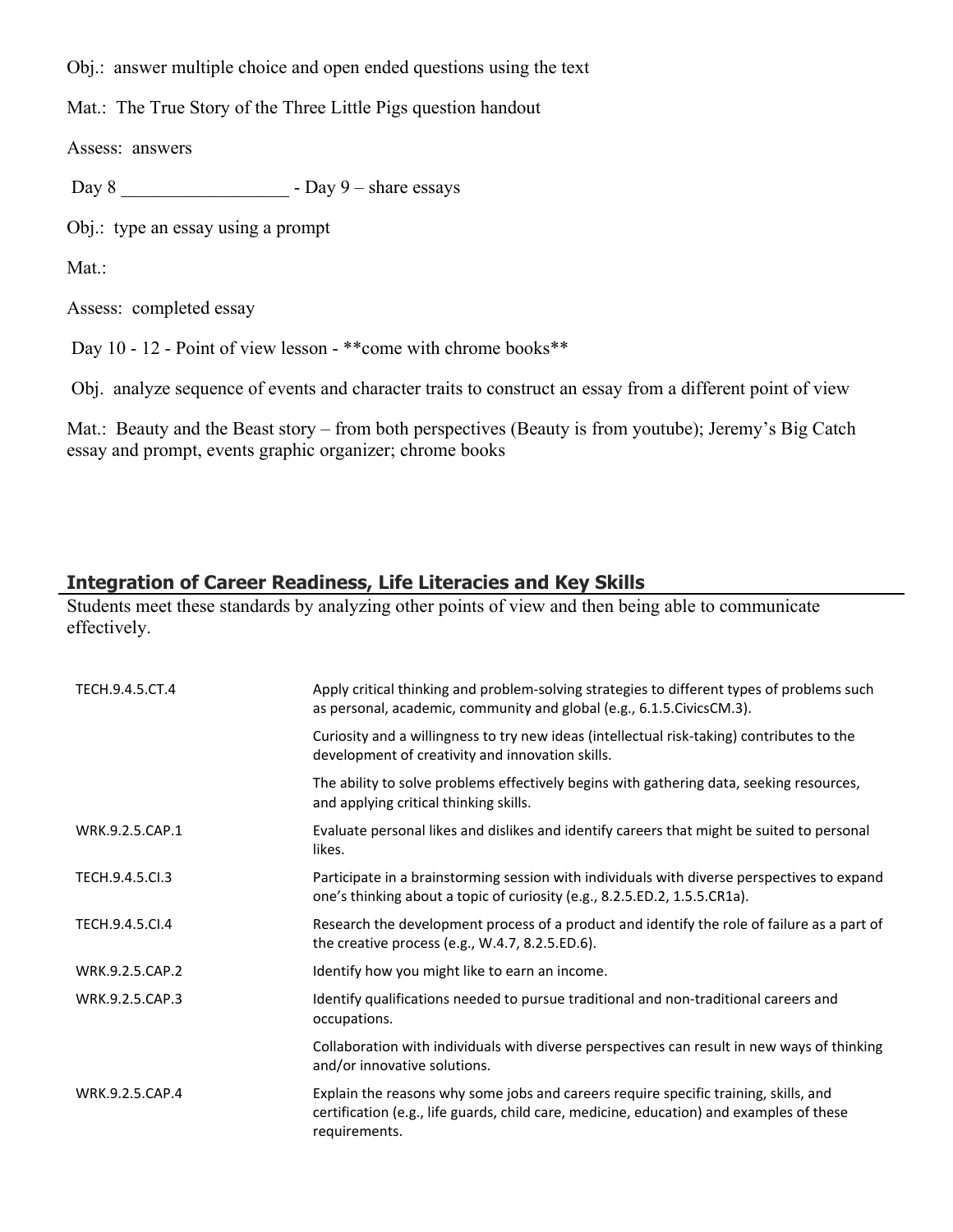## **Technology and Design Integration**

Students use their knowledge to type up several effective pieces.

Students will work in Science class to build a house for the pigs that withstands the wolf's breath.

| CS.3-5.8.2.5.ED.3      | Follow step by step directions to assemble a product or solve a problem, using appropriate<br>tools to accomplish the task.                                                          |
|------------------------|--------------------------------------------------------------------------------------------------------------------------------------------------------------------------------------|
| $CS.3 - 5.8.2.5$ .ED.4 | Explain factors that influence the development and function of products and systems (e.g.,<br>resources, criteria, desired features, constraints).                                   |
| $CS.3 - 5.8.2.5$ .ED.2 | Collaborate with peers to collect information, brainstorm to solve a problem, and evaluate<br>all possible solutions to provide the best results with supporting sketches or models. |
| CS.3-5.8.2.5.ED.5      | Describe how specifications and limitations impact the engineering design process.                                                                                                   |
| $CS.3 - 5.8.2.5$ .ED.6 | Evaluate and test alternative solutions to a problem using the constraints and trade-offs<br>identified in the design process.                                                       |
|                        | Engineering design requirements include desired features and limitations that need to be<br>considered.                                                                              |

# **Interdisciplinary Connections**

Students use their knowledge of technology to produce a final piece.

MA.5.NF.B.6 Solve real world problems involving multiplication of fractions and mixed numbers, e.g., by using visual fraction models or equations to represent the problem.

#### **Differentiation**

- Understand that gifted students, just like all students, come to school to learn and be challenged.
- Pre-assess your students. Find out their areas of strength as well as those areas you may need to address before students move on.
- Consider grouping gifted students together for at least part of the school day.
- Plan for differentiation. Consider pre-assessments, extension activities, and compacting the curriculum.
- Use phrases like "You've shown you don't need more practice" or "You need more practice" instead of words like "qualify" or "eligible" when referring to extension work.
- Encourage high-ability students to take on challenges. Because they're often used to getting good grades, gifted students may be risk averse.

#### **Definitions of Differentiation Components**:

- o Content the specific information that is to be taught in the lesson/unit/course of instruction.
- o Process how the student will acquire the content information.
- o Product how the student will demonstrate understanding of the content.
- o Learning Environment the environment where learning is taking place including physical location and/or student grouping

#### **Differentiation occurring in this unit:**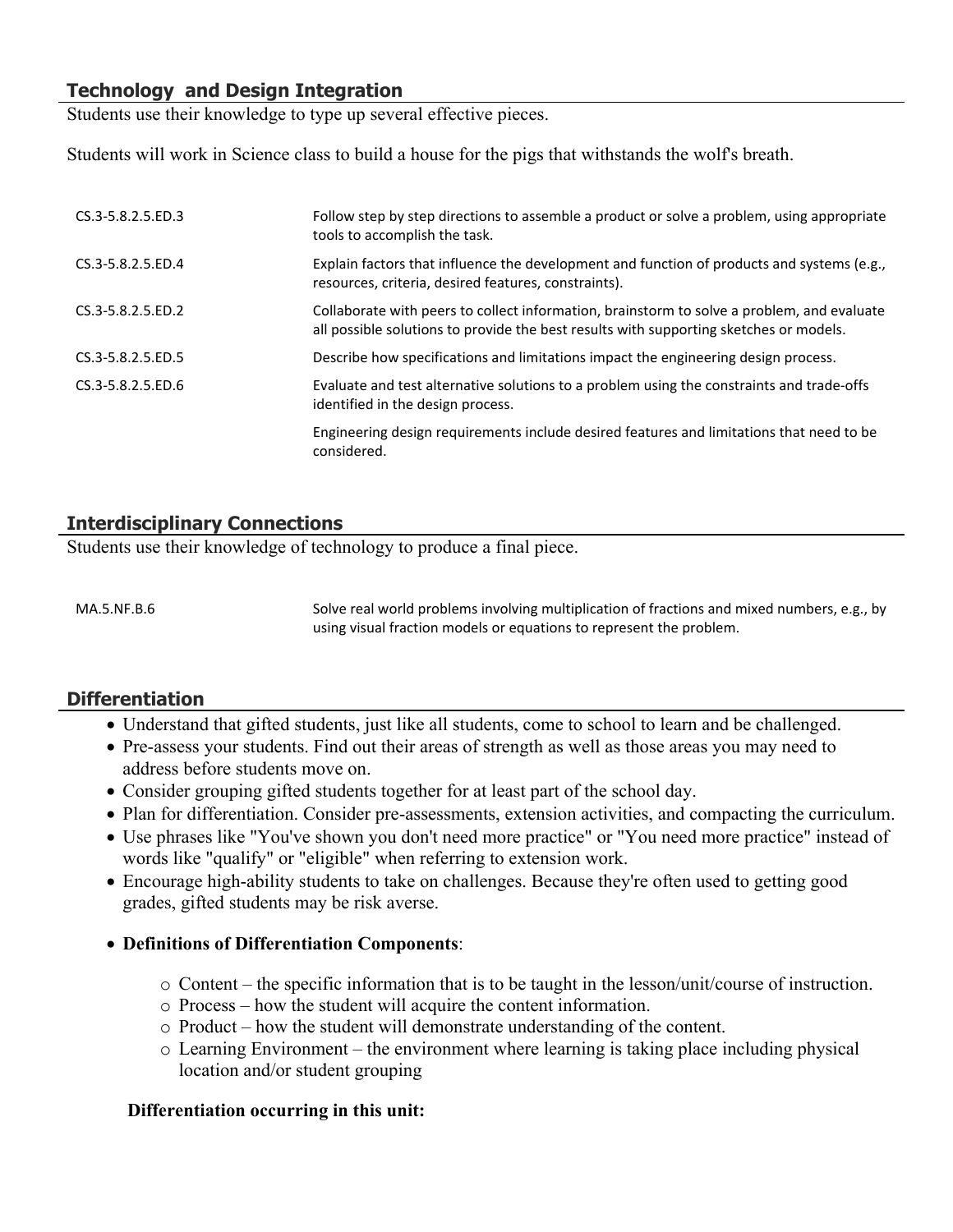Flexible Grouping

Plan and adjust instruction in response to student assessment data moving through the unit.

Use active learning experiences to maximize student engagement. Tailor to student interest.

Respond to student differences during the lesson by reteaching, reinforcing, or extending the learning.

#### **Modifications & Accommodations**

Refer to QSAC EXCEL SMALL SPED ACCOMMOCATIONS spreadsheet in this discipline.

#### **Modifications and Accommodations used in this unit:**

Use modifications as specified by IEP's.

# **Benchmark Assessments**

**Benchmark Assessments** are given periodically (e.g., at the end of every quarter or as frequently as once per month) throughout a school year to establish baseline achievement data and measure progress toward a standard or set of academic standards and goals.

#### **Schoolwide Benchmark assessments:**

Aimsweb benchmarks 3X a year

Linkit Benchmarks 3X a year

DRA

#### **Additional Benchmarks used in this unit:**

AimsWeb testing and writing samples

Linkit testing 3 times a year.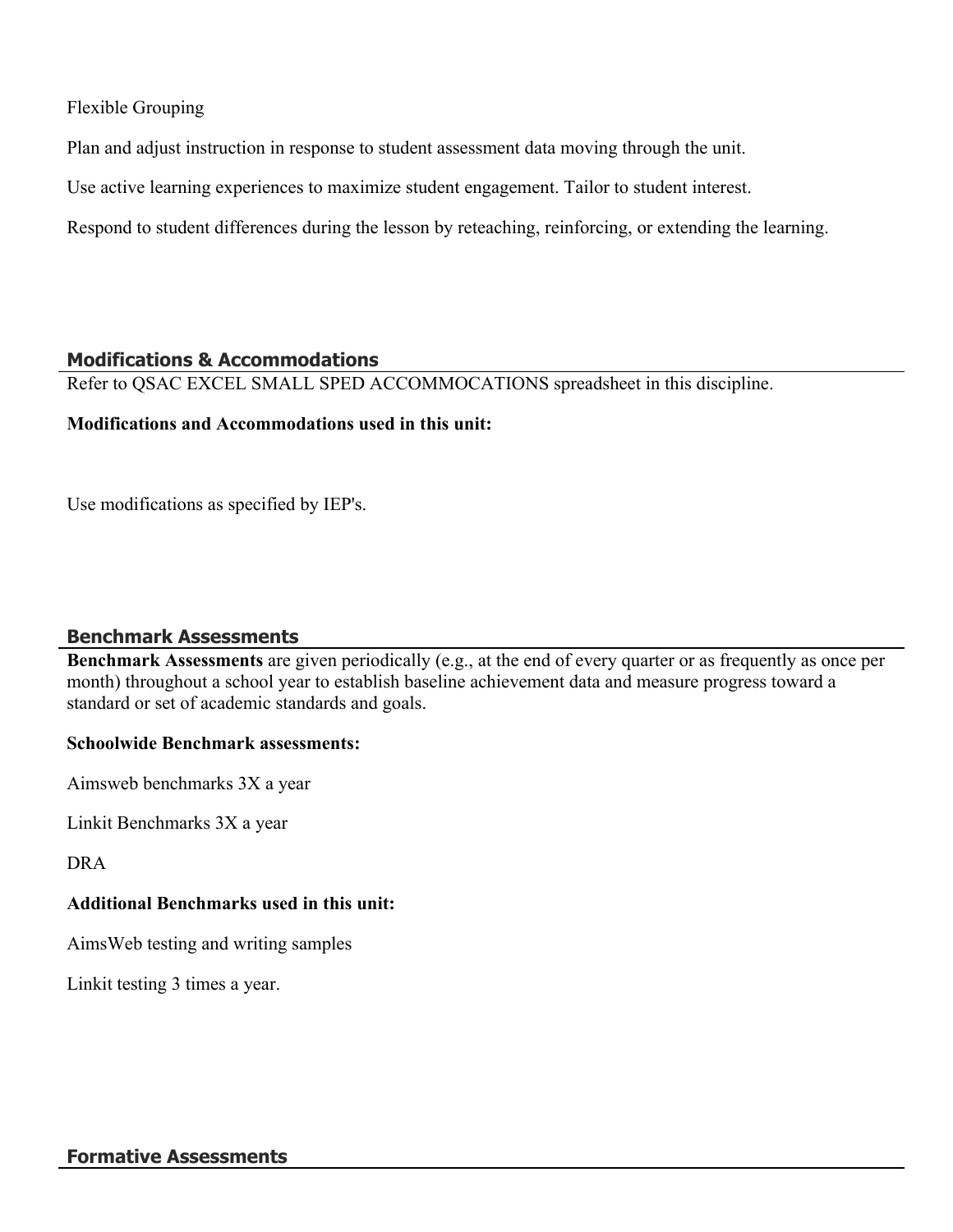Assessment allows both instructor and student to monitor progress towards achieving learning objectives, and can be approached in a variety of ways. **Formative assessment** refers to tools that identify misconceptions, struggles, and learning gaps along the way and assess how to close those gaps. It includes effective tools for helping to shape learning, and can even bolster students' abilities to take ownership of their learning when they understand that the goal is to improve learning, not apply final marks (Trumbull and Lash, 2013). It can include students assessing themselves, peers, or even the instructor, through writing, quizzes, conversation, and more. In short, formative assessment occurs throughout a class or course, and seeks to improve student achievement of learning objectives through approaches that can support specific student needs (Theal and Franklin, 2010, p. 151).

#### **Formative Assessments used in this unit:**

Teacher observation and conferencing

See assessments in the lesson plans above.

# **Summative Assessments**

**Summative assessments** evaluate student learning, knowledge, proficiency, or success at the conclusion of an instructional period, like a unit, course, or program. Summative assessments are almost always formally graded and often heavily weighted (though they do not need to be). Summative assessment can be used to great effect in conjunction and alignment with formative assessment, and instructors can consider a variety of ways to combine these approaches.

#### **Summative assessments for this unit:**

See above.

Final essay.

# **Instructional Materials**

Books listed in lesson plans.

Chromebooks

Google Classrooms

#### **Standards**